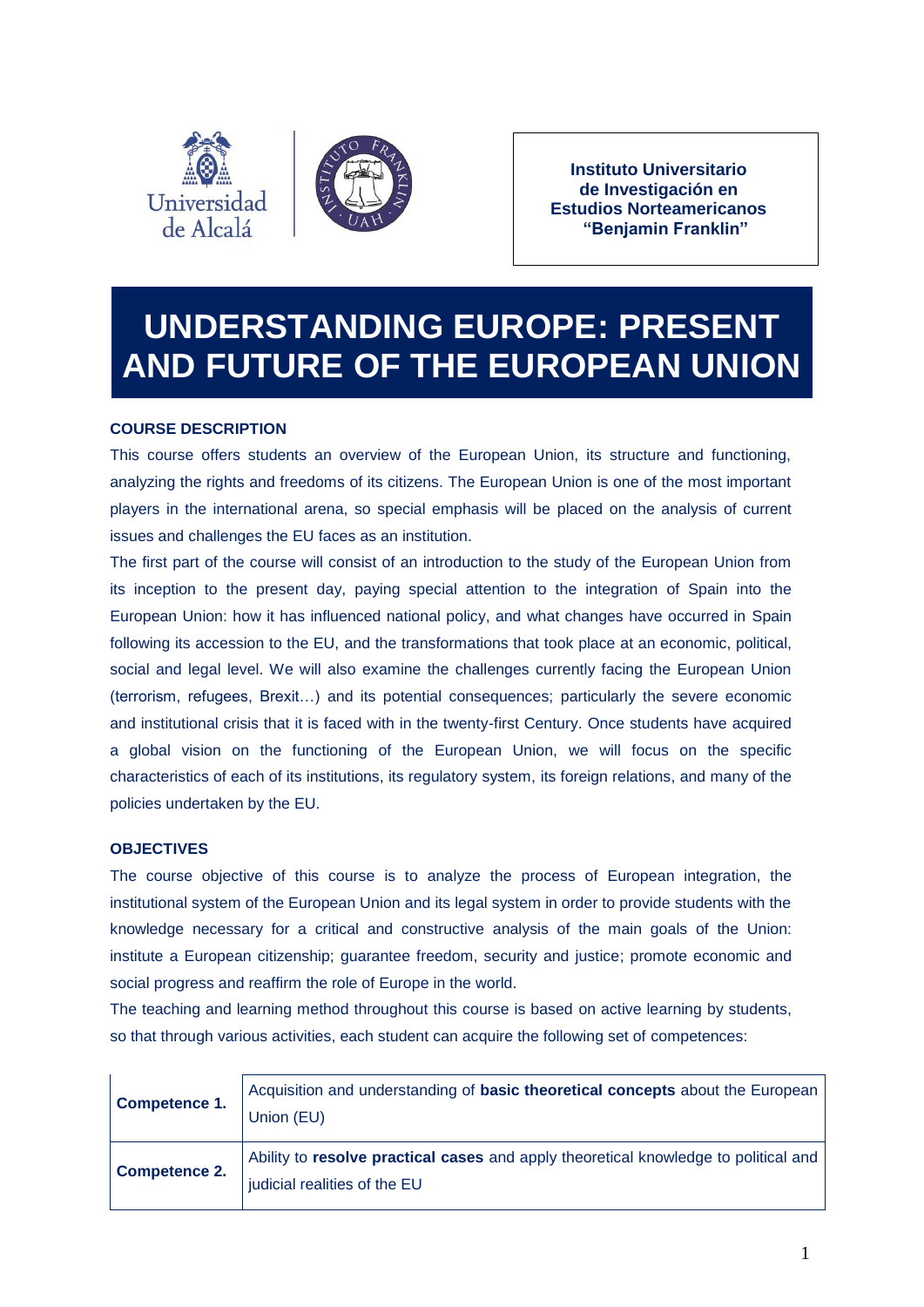| <b>Competence 3.</b> | Learn and point out research techniques as well as select and evaluate technical<br>documentation about the EU               |
|----------------------|------------------------------------------------------------------------------------------------------------------------------|
| <b>Competence 4.</b> | Ability to summarize and critically articulate new knowledge about the EU,<br>through a reflexive and self-directed learning |
| Competence 5.        | Recognize and use <b>technical legal terms</b> in proper context                                                             |
| Competence 6.        | Ability to work in peer groups                                                                                               |

# **METHODOLOGY**

# **Strategic Methodology:**

**Classes:** Active and critical learning; sharing ideas and participating in debate

- Theoretical and practical classes
- Classes begin with a brainstorming regarding the current international issues related with the European Union, followed by Power Point presentations and other media to cover the basic concepts of the subject matter on the syllabus. The professor prompts further debate and will focus on the practical application of these concepts to the current EU reality.
- Once the basics have been covered, students will have to delve into the lesson by reading and analyzing recommended materials.
- Analysis and debate of case studies.
- Dynamic group exercises and learning activities
- Active learning strategies.

#### **Tutorials:** Problem Solving.

Individually or in small groups, students may request tutorials in order to properly monitor the autonomous learning of each student and answer any questions regarding the subject.

**Exam:** Knowledge enhancement and its practical application

There will be two theoretical tests throughout the semester.

**Midterm exam**: Topics will cover all issues discussed from the start of the course up until the class prior to the exam.

**Final exam**: Topics will cover all issues discussed after the midterm exam to the last prior class prior to the exam. Content and materials from the midterm exam will also be included in the final exam.

### **Team work:** Franklin Student's Blog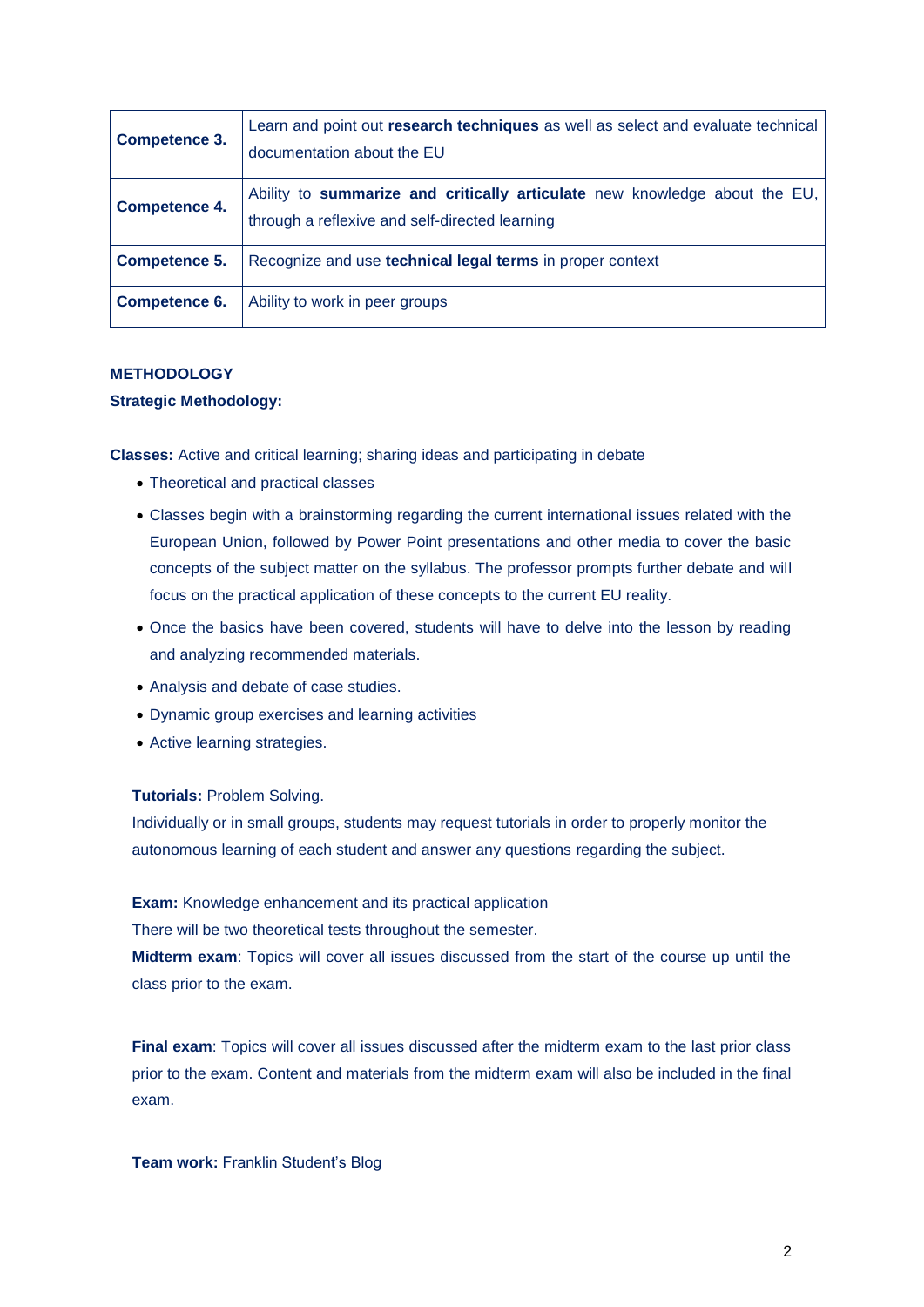Throughout the course, we will develop a content that will be posted on the Franklin Student's Blog. During the first days of class we will discuss the format and theme of this activity.

# **Individual Student Assignment:** Written work and in-class presentation

Each student must select a specific problem or issue facing the EU, which the student must explain and summarize to the whole class and hand in as a written assignment.

Both the written assignment and the oral presentation must include the following:

- Description of the topic and an explanation for choosing this particular issue.
- Clear development of the chosen topic: applicable legislation, be able to identify the EU institutions involved with the supervision or jurisdiction of this issue, a clear chronology of events as they happened, its causes and/or reasons, etc.
- Implications and consequences of this issue.
- Conclusion and a personal analytical opinion.
- References

List of possible research topics:

- Integration to the EU: Turkey
- Humanitarian Assistance
- Foreign Trade
- Economic and financial crisis
- Human Rights
- Education
- Employment and Social Policies
- Future of the EU
- Languages of the EU
- Enviromental Policies
- Mass media and communication
- Equal Opportunity Programs
- Protection of Minority Groups
- Protection of Minors
- Transatlantic Relations USA-EU
- EU Foreign Policy with other regions: Asia, Africa, Middle East, etc
- Public Health
- Food Security
- Transport EU-NAFTA
- Current EU issues: political, social, economic problems, etc.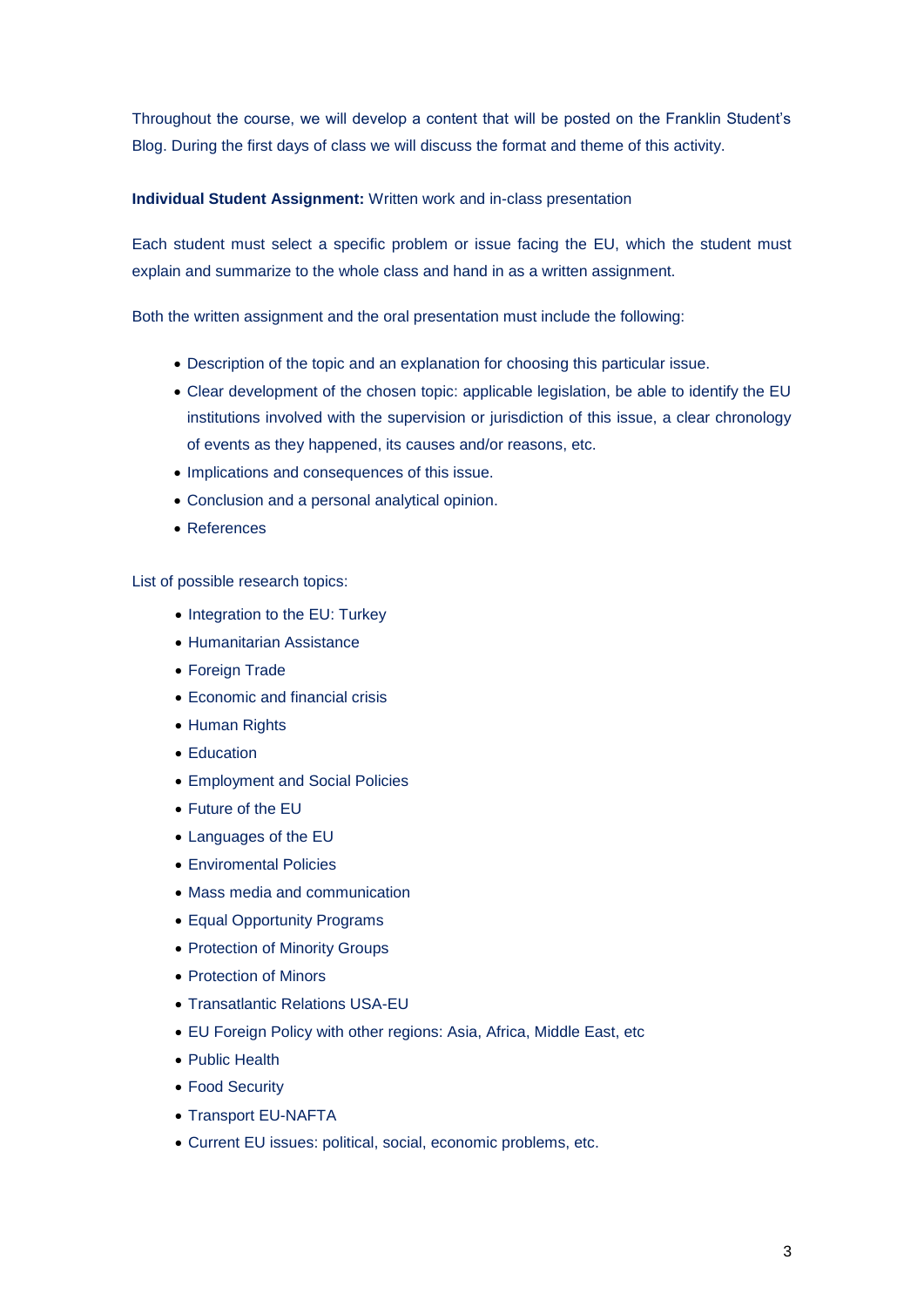Throughout the course individual and group tutorials will be made to direct the elaboration of this work which finally will be the subject of an oral presentation.

## **PREPARATION**

Students are expected to read the materials provided in class to improve their knowledge of the course subject and facilitate a more rigorous class discussion. Students who do not complete homework assignments will see a reduction in their final grade.

# **EVALUATION**

The evaluation will take into account all the activities for this course, with special emphasis on lifelong learning and active participation of students, making sure that they have acquired the skills and have met the objectives of the course.

### **Evaluation Criteria:**

- Understand the main concepts and ideas of each of the lessons.
- Be able to integrate and apply theoretical contents to practical situations discussed in class.
- Ability to summarize arguments in a clear manner, use of formal language and to apply the correct legal evidence and discourse while correctly citing sources.
- Attendance and active participation in all course works and activities.
- Contributing quality commentary and showing creativity in class, especially when using legal arguments.

## **Evaluation Breakdown:**

| 1. Individual Student Assignment: research paper and in-<br>class presentation                     | 20% |
|----------------------------------------------------------------------------------------------------|-----|
| 2. Mid-term Exam: First Theory Test                                                                | 20% |
| 3. Final Exam: Second Theory Test                                                                  | 20% |
| 4. Class participation, group discussion, case studies,<br><b>Franklin Student's Blog activity</b> |     |
| 5. Out-of-class activities                                                                         |     |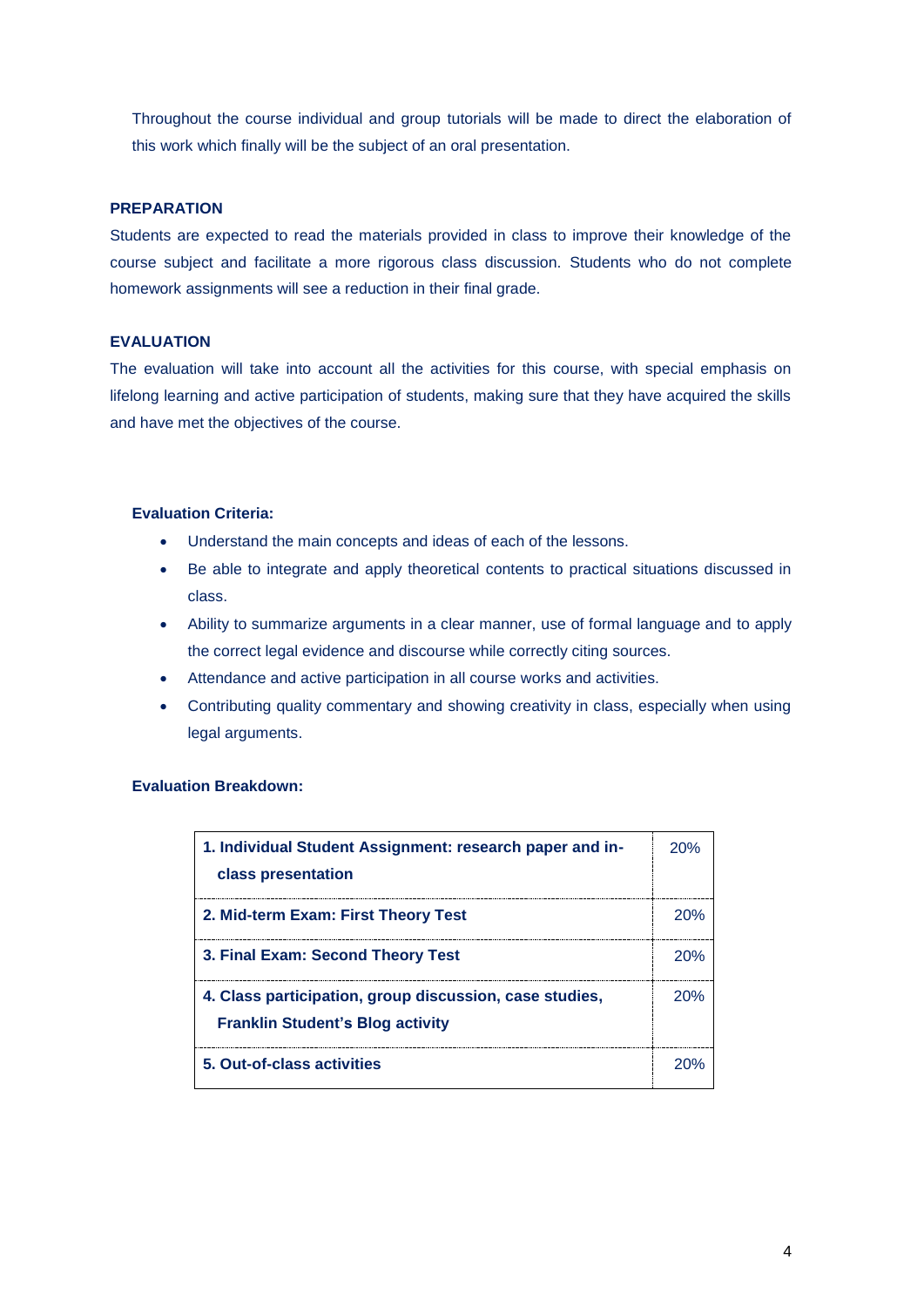# **ATTENDANCE**

Attendance is **mandatory** both in classroom lectures and in the out-of-class activities. If the student misses more than the allowed absences (**1 absence**) in the june program and (**2 absences**) in the fall and spring programs, their final grade is reduced by **10 points** (unless it has been excused by doctor's certificate from a local medical center or their Program Director). In case of an absence (excused or not), students are responsible to get any class material (handouts) issued in class on their own and have to make up any missed information or class content on their own.

| <b>CLASS SCHEDULE</b>                     |                                                        |  |
|-------------------------------------------|--------------------------------------------------------|--|
| <b>TOPIC</b>                              |                                                        |  |
| Presentation of the program and syllabus  |                                                        |  |
| Introduction to the course content        |                                                        |  |
| <b>Introductory activities:</b>           |                                                        |  |
|                                           | What do you know about the European Union?             |  |
| Where in the world is the European Union? |                                                        |  |
|                                           | EU's political map                                     |  |
|                                           | Analysis of international events related to the EU     |  |
| <b>SECTION I: WHY THE EUROPEAN UNION?</b> |                                                        |  |
| 1)                                        | What is the European Union? Preliminary considerations |  |
| 2)                                        | <b>Historical data</b>                                 |  |
|                                           | The idea of Europe<br>a)                               |  |
|                                           | The Founding Fathers<br>b)                             |  |
| 3)                                        | The founding and development of the European Union     |  |
|                                           | The three communities: ECSC, EC, Euratom<br>a)         |  |
|                                           | <b>Treaties</b><br>b)                                  |  |
|                                           | The process of integration<br>C)                       |  |
|                                           | Membership conditions<br>d)                            |  |
|                                           | *Activity: Robert Schuman Declaration                  |  |
| Oral presentations: a country in the EU   |                                                        |  |
| 4)                                        | Spain and the European Union                           |  |
| 5)                                        | The values of the European Union                       |  |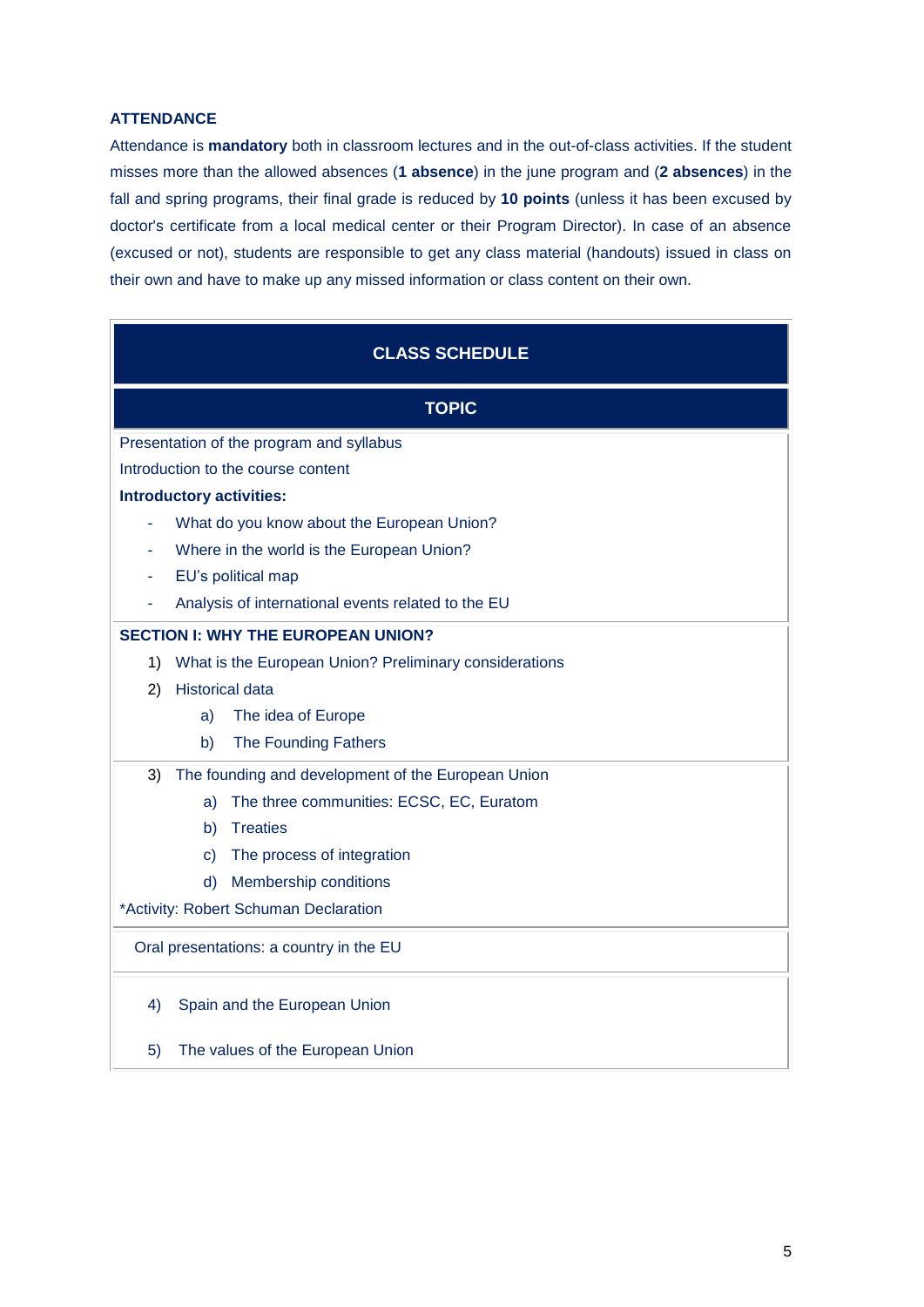# **SECTION II: WHO IS THE EUROPEAN UNION?: STRUCTURE OF GOVERNMENT**

- 1) Main actors in the European sphere
- 2) Member States
- 3) The European Institutions
	- a) The European Council
	- b) The Council of the European Union (Council of Ministers)
	- c) The European Commission
	- d) The European Parliament
	- e) The European Court of Justice
	- f) The European Central Bank
	- g) European Court of Auditors

*DEBATE: Current International issues*: "BREXIT" and Turkey (importance for the EU, USA)

# **SECTION III: EUROPEAN LEGISLATIVE PROCEDURE**

1) European legislative procedure

*\*Questions and review for the midterm exam*

# **MIDTERM EXAM**

- Correction of the exam

# **SECTION IV: HOW DOES THE EU WORKS?**

- 1) European Union Law
	- a) Constitutional law
	- b) Administrative law
	- c) International Agreements

# **SECTION V: ECONOMIC INTEGRATION**

- 1) The EU's Economic and Monetary Union
- 2) The Single Market and Free Trade

# **SECTION VI: PRESENT AND FUTURE OF THE EU**

- a) Foreign Policy and Shared Security
- b) Foreign Trade
- d) Humanitarian aid
- e) Cooperation in criminal cases
- f) Other policies

# Activity: European Union Foreign Relations and Challenges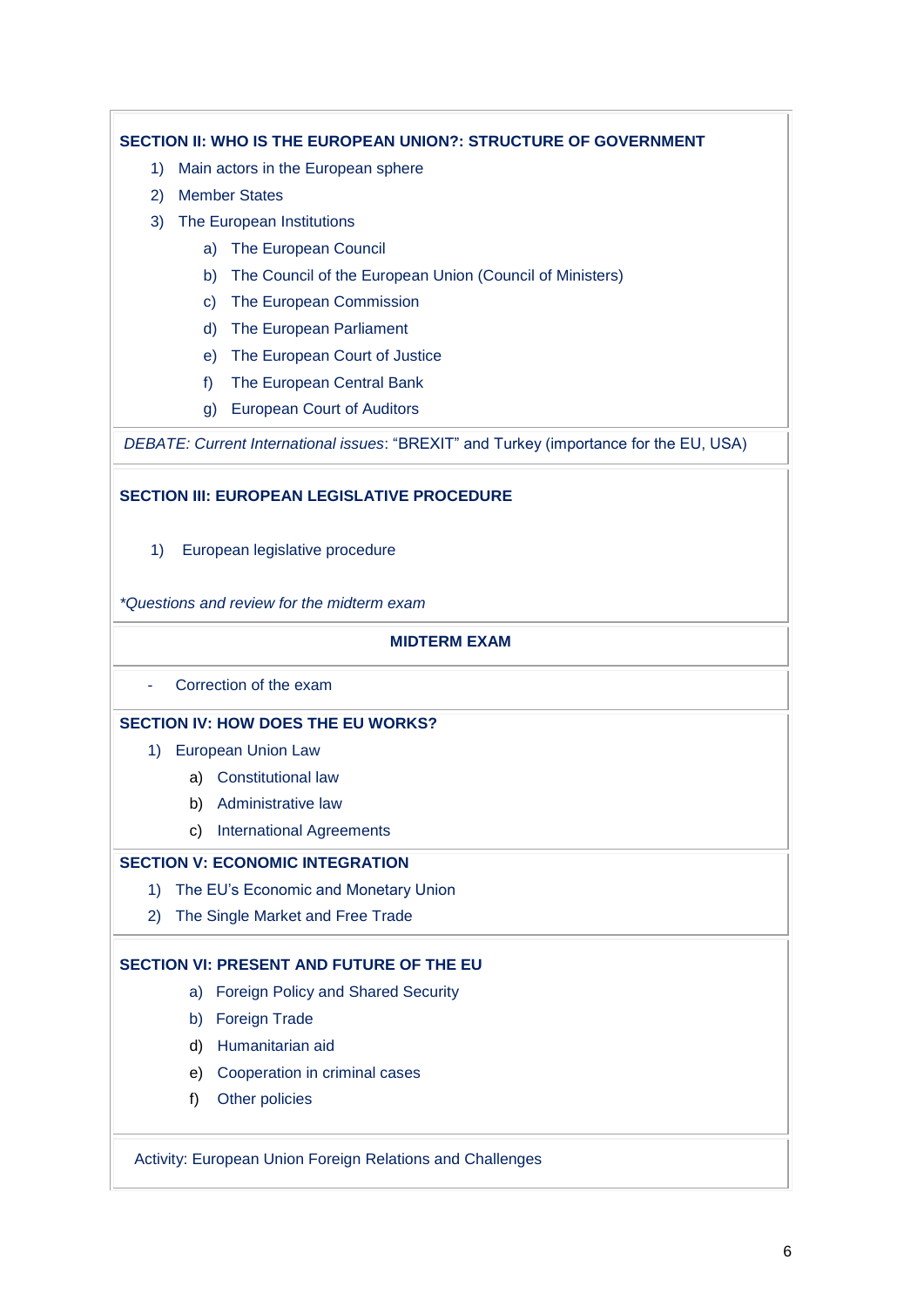#### **PAPER SUBMISSION AND ORAL PRESENTATIONS I**

#### **ORAL PRESENTATIONS II**

*\* Questions and review for the final exam*

**FINAL EXAM**

# **ASSIGNMETNS OUT-OF-CLASS**

**SUBMISSION:** 2 Policy Memos

**NOTE: This syllabus is subject to change. The final syllabus will be given to students on the first day of class.**

### **BIBLIOGRAPHY**

- Carazo, Teresa (Coord.). *Cuadernos pedagógicos sobre la Unión Europea. Vol. 2: La acción exterior de la Unión Europea.* España: Estudios de Política Exterior SA, 2010. ISBN: 978- 84-88025-37-1
- Carazo, Teresa (Coord.). *Cuadernos pedagógicos sobre la Unión Europea. Vol. 1: El porqué y el cómo de la Unión Europea.* España: Estudios de Política Exterior SA, 2010. ISBN 978- 84-88025-36-4
- Carazo, Teresa (Coord.). *Cuadernos pedagógicos sobre la Unión Europea. Vol. 3: La Europa económica.* España: Estudios de Política Exterior SA, 2010. ISBN 978-84-88025-38-8
- Castilla y León en Europa. "Una Europa sin barreras: las cuatro libertades básicas de la UE: libre circulación de mercancías, trabajadores, servicios y capitales". N.f.
- Comisión Europea: Representación de España. Publicaciones. [https://ec.europa.eu/spain/about-us/publications\\_es](https://ec.europa.eu/spain/about-us/publications_es)
- Parlamento Europeo. "La carta de los Derechos fundamentales de la Unión Europea". *Fichas técnicas sobre la Unión Europea*. 2015.
- Parlamento Europeo. "La evolución hacia el Acta Única Europea". *Fichas técnicas sobre la Unión Europea*. 2015
- Parlamento Europeo. "Las fuentes y el ámbito de aplicación del Derecho de la Unión Europea". *Fichas técnicas sobre la Unión Europea*. 2015.
- Parlamento Europeo. "Los tratados de Maastricht y Ámsterdam". *Fichas técnicas sobre la Unión Europea*. 2015.